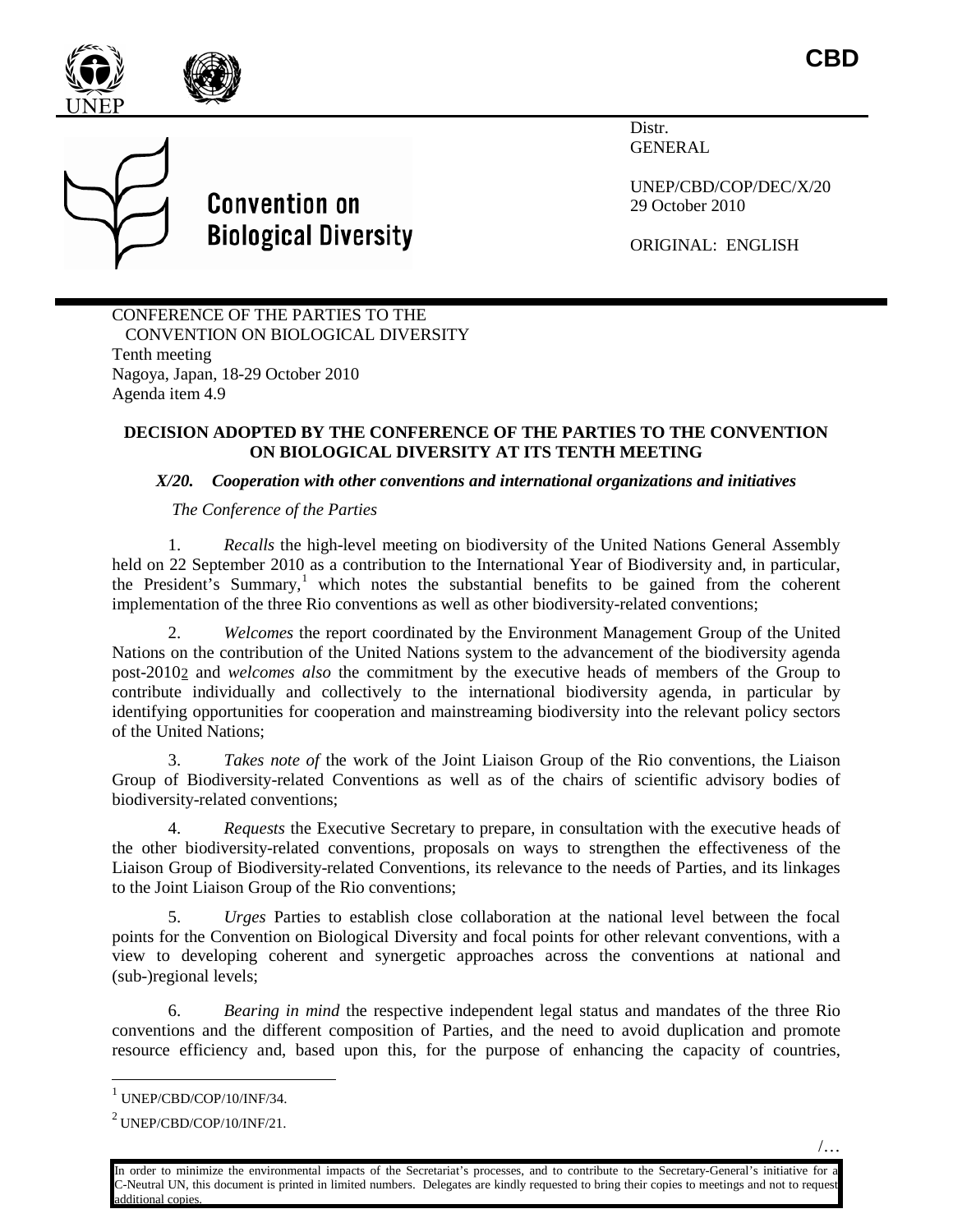## UNEP/CBD/COP/DEC/X/20 Page 2

particularly developing countries, to implement the decisions of the Conference of the Parties related to biodiversity, climate change and desertification/land degradation and to promote cooperation, noting the actions in decision IX/16 and the current serious knowledge and information gap in evaluating biological vulnerability as a result of climate change:

*Requests* the Executive Secretary to convey a proposal to develop joint activities, between the three Rio conventions, to the secretariats of the United Nations Framework Convention on Climate Change and the United Nations Convention to Combat Desertification; and

(b) *Invites* the conferences of the parties to the United Nations Framework Convention on Climate Change and the United Nations Convention to Combat Desertification to collaborate with the Convention on Biological Diversity, through the joint liaison group as appropriate with a view to:

- (i) Including the development of joint activities in the agenda of the next meeting of the Joint Liaison Group of the three Rio conventions, and to consider, as appropriate, the proposed elements on joint activities regarding climate change, biodiversity, and land degradation and ecosystem-based approaches to climate change mitigation and adaptation, contained in decision IX/16;
- (ii) Exploring the possibility of convening, subject to the availability of financial resources and prior to Rio+20, a joint preparatory meeting between the three Rio conventions, including, if appropriate, the participation of indigenous and local communities, to consider possible joint activities while respecting existing provisions and mandates, and to identify areas for Party-driven collaboration and submit these to the next Conferences of the Parties of each of the three Conventions for their consideration;
- (iii) Consulting the Bureau of the Preparatory Committee of the United Nations Conference on Sustainable Development 2012 (Rio+20) and to explore with the Bureau how to make use of this preparatory work in connection with Rio+20;
- (iv) Exploring the possibility of convening meetings of national and/or subsidiary body focal points, bearing in mind the need to avoid additional resource burdens, to contribute to the process of cooperation;

7. *Welcomes* the initiative of the Executive Secretary to hold a retreat of the biodiversity-related conventions and the agreement amongst Secretariats to consider the Strategic Plan for Biodiversity 2011-2020 as a useful framework that is relevant to all biodiversity-related conventions;

8. *Invites* the Liaison Group of the Biodiversity-related Conventions to continue giving consideration to the harmonization of national reporting and, in this context, *welcomes* the progress made in the GEF Project on Facilitating National Reporting to Rio Conventions (FNR-Rio), as well as the project to streamline reporting by Pacific island countries to the biodiversity-related multilateral environmental agreements;

9. *Invites* the scientific advisory bodies of the biodiversity-related conventions and the Liaison Group of the Biodiversity-related Conventions to address at their future meetings options for enhanced cooperation, *inter alia*, with regard to work on cross-cutting issues, such as climate change, scientific criteria for the identification of ecologically or biologically significant areas in need of protection, and invasive alien species, in a manner consistent with their respective mandates, governance arrangements and agreed programmes of work and with a view to developing a coherent approach on these matters;

10. *Requests* the Ad Hoc Open-ended Working Group on Review of Implementation at its fourth meeting to, in order to increase the involvement of Parties in the work of the Liaison Group of the Biodiversity-related Conventions and the Joint Liaison Group of the Rio Conventions, determine the form and content of a process to enhance coordination, coherence and national level synergies among the biodiversity conventions;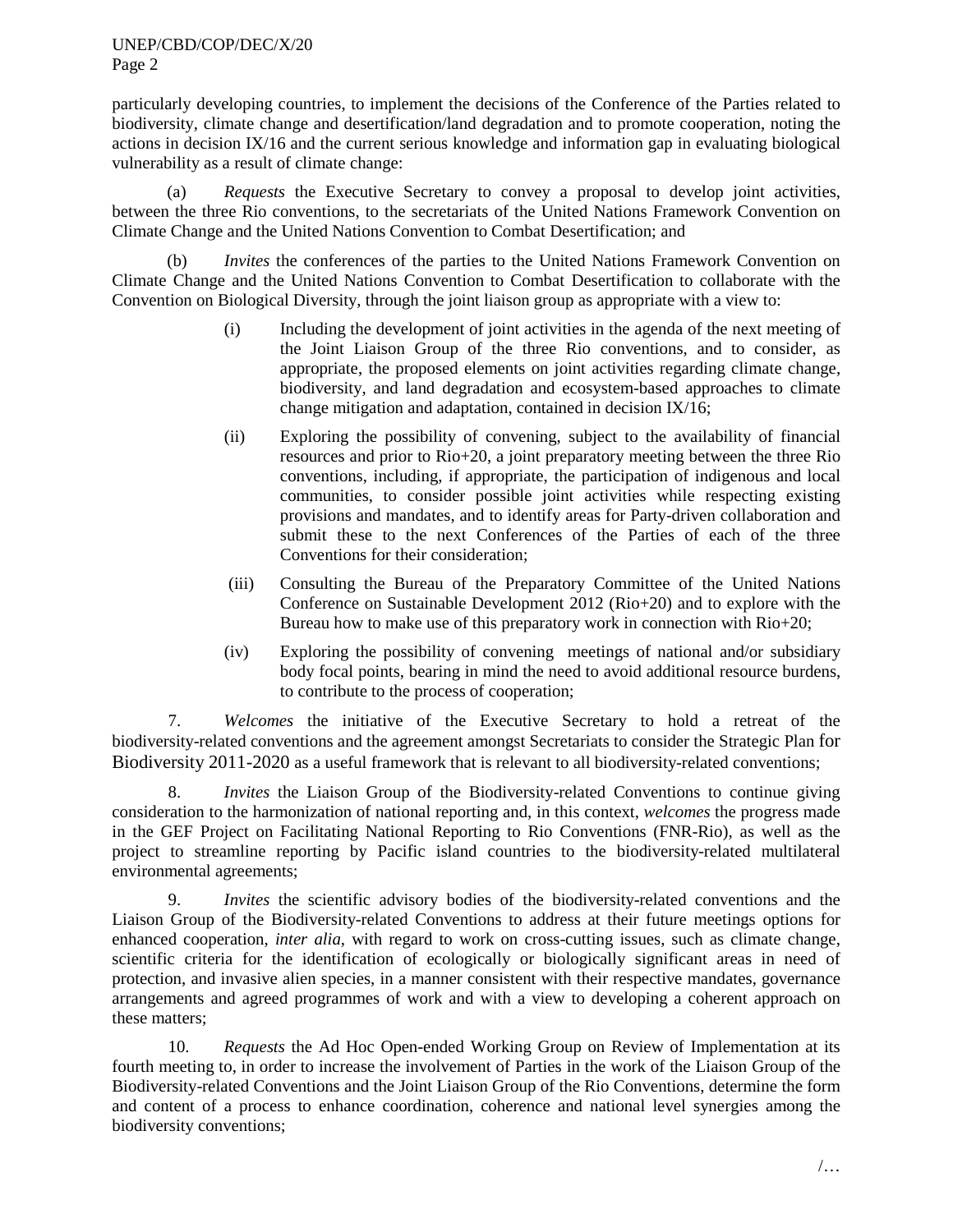11. *Recognizing* the importance of the coherent and synergistic implementation of the biodiversity-related conventions, *requests* the Executive Secretary to:

(a) Review and, where necessary, update working arrangements, such as the joint work plans, with the other biodiversity-related conventions;

(b) Consider ways to assist Parties to reflect the full range of activities of all biodiversity-related conventions in the context of the revision of national biodiversity strategies and action plans, as well as in relevant capacity-building activities;

12. *Recalling* resolution Conf. 10.4 (Rev. CoP14) of the Conference of the Parties to the Convention on International Trade in Endangered Species of Wild Fauna and Flora on cooperation and synergy with the Convention on Biological Diversity, *requests* the Executive Secretary, in collaboration with the Secretary-General of the Convention on International Trade in Endangered Species of Wild Fauna and Flora, to develop working arrangements that promote the coherent and mutually supportive implementation of the two conventions and their respective strategies;

13. *Recalling* that decision VI/20 recognizes the Convention on the Conservation of Migratory Species of Wild Animals as the lead partner in conserving and sustainably using migratory species over their entire range, *requests* the Executive Secretary, in collaboration with the Executive Secretary of the Convention on Migratory Species, to update the joint work programme between the two conventions and to collaborate on providing support and guidance to Parties on the integration of migratory species considerations in national biodiversity strategies and action plans;

14. *Notes* the progress in implementation of the joint work plan between the Convention on Biological Diversity and the Ramsar Convention on Wetlands and *expresses its appreciation* to the Ramsar Convention, and its Secretariat and Scientific and Technical Review Panel, for the continued cooperation and *welcomes* the extension of the joint work plan for the period beyond 2010;<sup>[3](#page-2-0)</sup>

15. *Welcomes* the Memorandum of Understanding with the United Nations Forum on Forests, including in the context of joint activities in the International Year of Forests, 2011;

16. *Notes* the 2010 Declaration on Bio-cultural Diversity and *welcomes* the joint programme of work between UNESCO and the Secretariat of the Convention on Biological Diversity, $4$  as useful coordination mechanism to advance the implementation of the Convention and deepen global awareness of the inter-linkages between cultural and biological diversity and *invites* Parties and other relevant stakeholders to contribute to and support the implementation of this joint programme;

17. *Requests* the Executive Secretary:

(a) Recalling paragraph 9 of decision IX/27, to further strengthen collaboration with the World Health Organization as well as other relevant organizations and initiatives with a view to promoting the consideration of biodiversity issues in health programmes and plans as appropriate, including the Strategic Plan for Biodiversity 2011-2020, and as a contribution to the achievement of the relevant Millennium Development Goals;

(b) To investigate how implementation of the Strategic Plan for Biodiversity 2011-2020, including on targets and issues relating to access and benefit-sharing, can best support efforts to address global health issues, and thereby facilitate consideration of biodiversity within national health strategies in line with the World Health Declaration,<sup>[5](#page-2-2)</sup> and in support of the Millennium Development Goals and report thereon to the World Health Assembly at its sixty-fifth session, in 2012;

<span id="page-2-0"></span> $3$  UNEP/CBD/COP/10/INF/38.

<span id="page-2-1"></span><sup>&</sup>lt;sup>4</sup> The programme of work and the Declaration are contained in the report of the International Conference on Biological and Cultural Diversity for Development, held in Montreal from 8 to 10 June 2010 (UNEP/CBD/COP/10/INF/3).

<span id="page-2-2"></span><sup>5</sup> World Health Assembly resolution WHA51.7, annex.